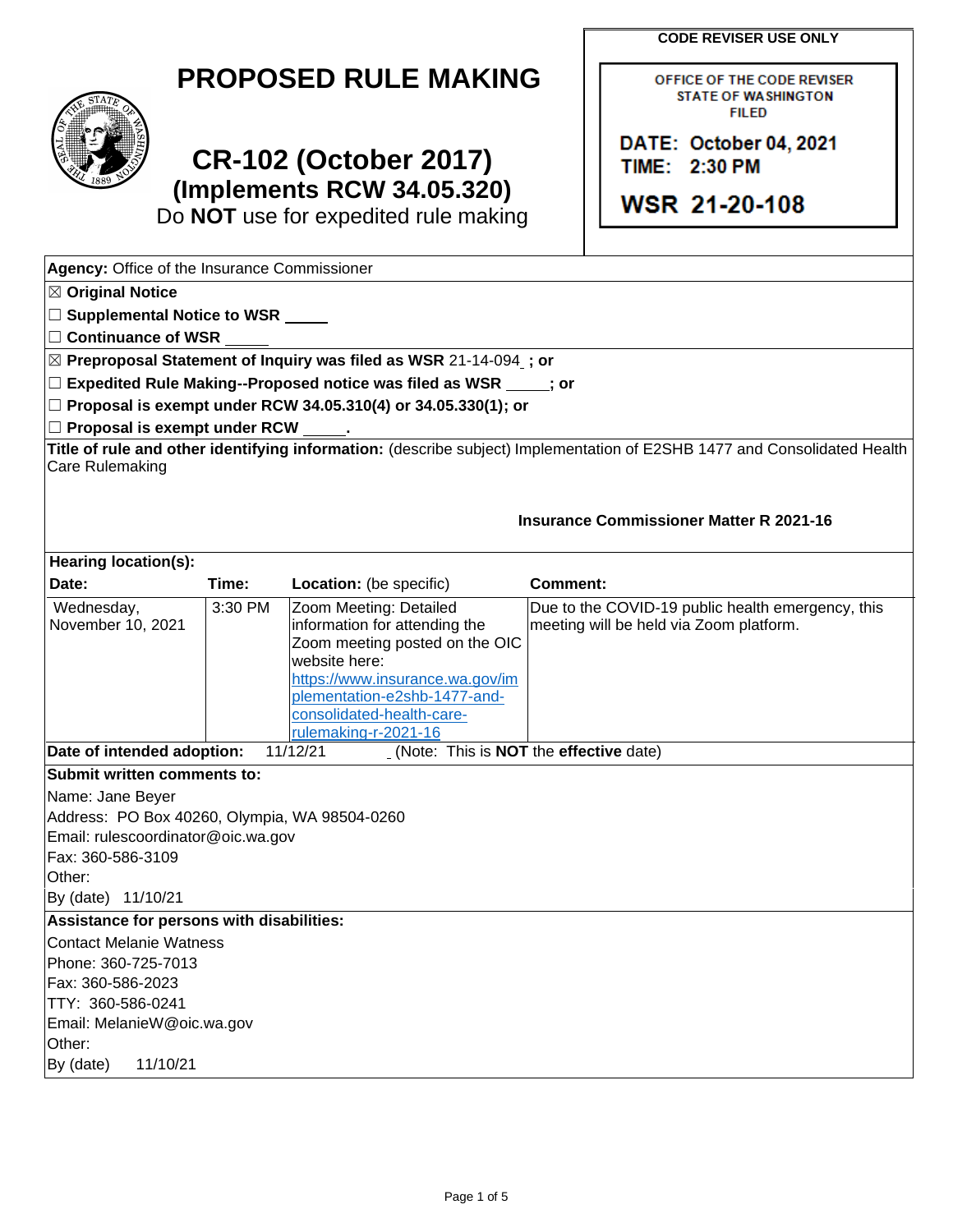| Purpose of the proposal and its anticipated effects, including any changes in existing rules: The Commissioner is<br>adopting rules to implement E2SHB 1477 concerning access to next day appointments required in the legislation. This rule is<br>also being used to consolidate rulemaking to ensure that rules related to recently enacted legislation that also amend WAC<br>284-170-280 are adopted by the OIC prior to Jan. 1, 2022. These rules will facilitate implementation of recent laws by<br>ensuring that all affected health care entities understand their rights and obligations. |                                                                     |                                                                                            |                              |  |  |  |  |
|------------------------------------------------------------------------------------------------------------------------------------------------------------------------------------------------------------------------------------------------------------------------------------------------------------------------------------------------------------------------------------------------------------------------------------------------------------------------------------------------------------------------------------------------------------------------------------------------------|---------------------------------------------------------------------|--------------------------------------------------------------------------------------------|------------------------------|--|--|--|--|
|                                                                                                                                                                                                                                                                                                                                                                                                                                                                                                                                                                                                      |                                                                     |                                                                                            |                              |  |  |  |  |
| Reasons supporting proposal: The rule is amending WAC 284-170-280 to be consistent with changes in legislative<br>requirements, to adopt reporting requirements regarding access to the next day services to ensure that enrollees are<br>receiving these vital services for the prevention of suicide, and to address network access plan standards specific to gender<br>affirming treatment.                                                                                                                                                                                                      |                                                                     |                                                                                            |                              |  |  |  |  |
|                                                                                                                                                                                                                                                                                                                                                                                                                                                                                                                                                                                                      |                                                                     | Statutory authority for adoption: RCW 48.02.060, RCW 48.43.515, RCW 48.44.050, RCW         |                              |  |  |  |  |
|                                                                                                                                                                                                                                                                                                                                                                                                                                                                                                                                                                                                      | 48.46.200, Chapter 302, Laws of 2021, and Chapter 280, Laws of 2021 |                                                                                            |                              |  |  |  |  |
|                                                                                                                                                                                                                                                                                                                                                                                                                                                                                                                                                                                                      |                                                                     | Statute being implemented: RCW 48.43.790 and RCW 48.43.0128                                |                              |  |  |  |  |
| Is rule necessary because of a:                                                                                                                                                                                                                                                                                                                                                                                                                                                                                                                                                                      |                                                                     |                                                                                            |                              |  |  |  |  |
| Federal Law?                                                                                                                                                                                                                                                                                                                                                                                                                                                                                                                                                                                         |                                                                     |                                                                                            | $\Box$ Yes<br>$\boxtimes$ No |  |  |  |  |
|                                                                                                                                                                                                                                                                                                                                                                                                                                                                                                                                                                                                      | <b>Federal Court Decision?</b>                                      |                                                                                            | $\Box$ Yes<br>$\boxtimes$ No |  |  |  |  |
| <b>State Court Decision?</b>                                                                                                                                                                                                                                                                                                                                                                                                                                                                                                                                                                         |                                                                     |                                                                                            | $\Box$ Yes<br>$\boxtimes$ No |  |  |  |  |
| If yes, CITATION:                                                                                                                                                                                                                                                                                                                                                                                                                                                                                                                                                                                    |                                                                     |                                                                                            |                              |  |  |  |  |
| Name of proponent: (person or organization) Mike Kreidler, Insurance Commissioner                                                                                                                                                                                                                                                                                                                                                                                                                                                                                                                    |                                                                     | $\Box$ Private<br>$\Box$ Public                                                            |                              |  |  |  |  |
|                                                                                                                                                                                                                                                                                                                                                                                                                                                                                                                                                                                                      |                                                                     |                                                                                            |                              |  |  |  |  |
|                                                                                                                                                                                                                                                                                                                                                                                                                                                                                                                                                                                                      |                                                                     |                                                                                            | ⊠ Governmental               |  |  |  |  |
|                                                                                                                                                                                                                                                                                                                                                                                                                                                                                                                                                                                                      | Name of agency personnel responsible for:<br>Name                   | <b>Office Location</b>                                                                     | Phone                        |  |  |  |  |
| Drafting:                                                                                                                                                                                                                                                                                                                                                                                                                                                                                                                                                                                            | Jane Beyer                                                          | PO Box 40260, Olympia, WA 98504-0260                                                       | 360-725-7043                 |  |  |  |  |
| Implementation:                                                                                                                                                                                                                                                                                                                                                                                                                                                                                                                                                                                      | <b>Molly Nollette</b>                                               | PO Box 40260, Olympia, WA 98504-0260                                                       | 360-725-7000                 |  |  |  |  |
| Enforcement:                                                                                                                                                                                                                                                                                                                                                                                                                                                                                                                                                                                         | <b>Charles Malone</b>                                               | PO Box 40260, Olympia, WA 98504-0260                                                       | 360-725-7000                 |  |  |  |  |
|                                                                                                                                                                                                                                                                                                                                                                                                                                                                                                                                                                                                      |                                                                     |                                                                                            |                              |  |  |  |  |
| If yes, insert statement here:                                                                                                                                                                                                                                                                                                                                                                                                                                                                                                                                                                       |                                                                     | Is a school district fiscal impact statement required under RCW 28A.305.135?               | $\Box$ Yes<br>$\boxtimes$ No |  |  |  |  |
| Name:<br>Address:<br>Phone:<br>Fax:<br>TTY:<br>Email:                                                                                                                                                                                                                                                                                                                                                                                                                                                                                                                                                |                                                                     | The public may obtain a copy of the school district fiscal impact statement by contacting: |                              |  |  |  |  |
| Other:                                                                                                                                                                                                                                                                                                                                                                                                                                                                                                                                                                                               |                                                                     |                                                                                            |                              |  |  |  |  |
|                                                                                                                                                                                                                                                                                                                                                                                                                                                                                                                                                                                                      | Is a cost-benefit analysis required under RCW 34.05.328?            |                                                                                            |                              |  |  |  |  |
|                                                                                                                                                                                                                                                                                                                                                                                                                                                                                                                                                                                                      |                                                                     | $\Box$ Yes: A preliminary cost-benefit analysis may be obtained by contacting:             |                              |  |  |  |  |
| Name:                                                                                                                                                                                                                                                                                                                                                                                                                                                                                                                                                                                                |                                                                     |                                                                                            |                              |  |  |  |  |
| Address:                                                                                                                                                                                                                                                                                                                                                                                                                                                                                                                                                                                             |                                                                     |                                                                                            |                              |  |  |  |  |
| Phone:                                                                                                                                                                                                                                                                                                                                                                                                                                                                                                                                                                                               |                                                                     |                                                                                            |                              |  |  |  |  |
| Fax:                                                                                                                                                                                                                                                                                                                                                                                                                                                                                                                                                                                                 |                                                                     |                                                                                            |                              |  |  |  |  |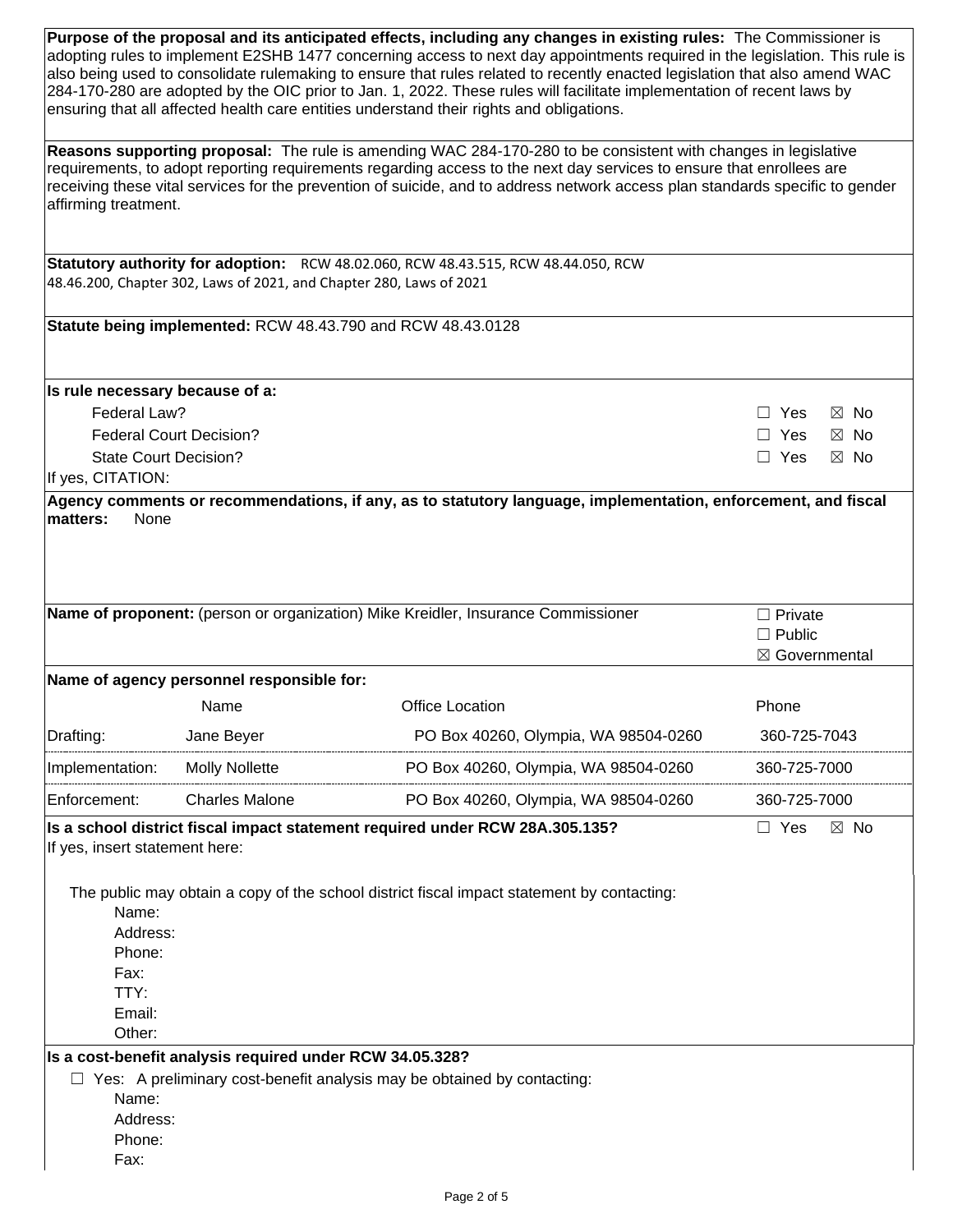TTY: Email: Other:

☒ No: Please explain:

The Washington Administrative Procedure Act  $(APA)^1$  requires that "significant legislative rules" be evaluated to determine if the probable benefits of a proposed rulemaking exceed its probable costs. Considering both quantitative and qualitative information and analysis<sup>2</sup>. A draft of this determination must be available at the time the filing for the rule's preproposal or CR-102. The final version of this document must be completed prior to final rule adoption and included in the rulemaking file.

### **Determination of exemption**

The Office of the Insurance commissioner has determined that under **RCW 34.05.328(5)(b)(iii),** this rule will adopt or incorporate, one or more of the following without change; federal statutes or regulations, Washington state statutes, rules of other Washington state agencies, shoreline master programs other than those programs governing shorelines of statewide significance, or items as referenced by Washington state law, national consensus codes that generally establish industry standards. The material adopted or incorporated

#### **Rationale**

E2SHB 1477 was signed into law after this most recent session. Among various requirements assigned to other agencies such as implementing the national 988 suicide prevention hotline in Washington, the bill also add a section to Title 48 that requires carriers to ensure that enrollees experiencing urgent, symptomatic behavioral health conditions have access to next day appointment. Additionally, the team is utilizing this rulemaking as the consolidate rulemaking to ensure that rules related to recently enacted legislation are adopted by the OIC prior to Jan. 1, 2022. The rule is amending WAC 284-170-280 to be consistent with these requirements and to adopt reporting requirements regarding access to the next day services to ensure that enrollees are receiving these vital services for the prevention of suicide.

#### **Determination**

OIC determines that this rule is exempt from cost benefit analysis requirements.

<sup>1</sup> Chapter 34.05 RCW

<sup>2</sup> RCW 34.05.328(1)(c)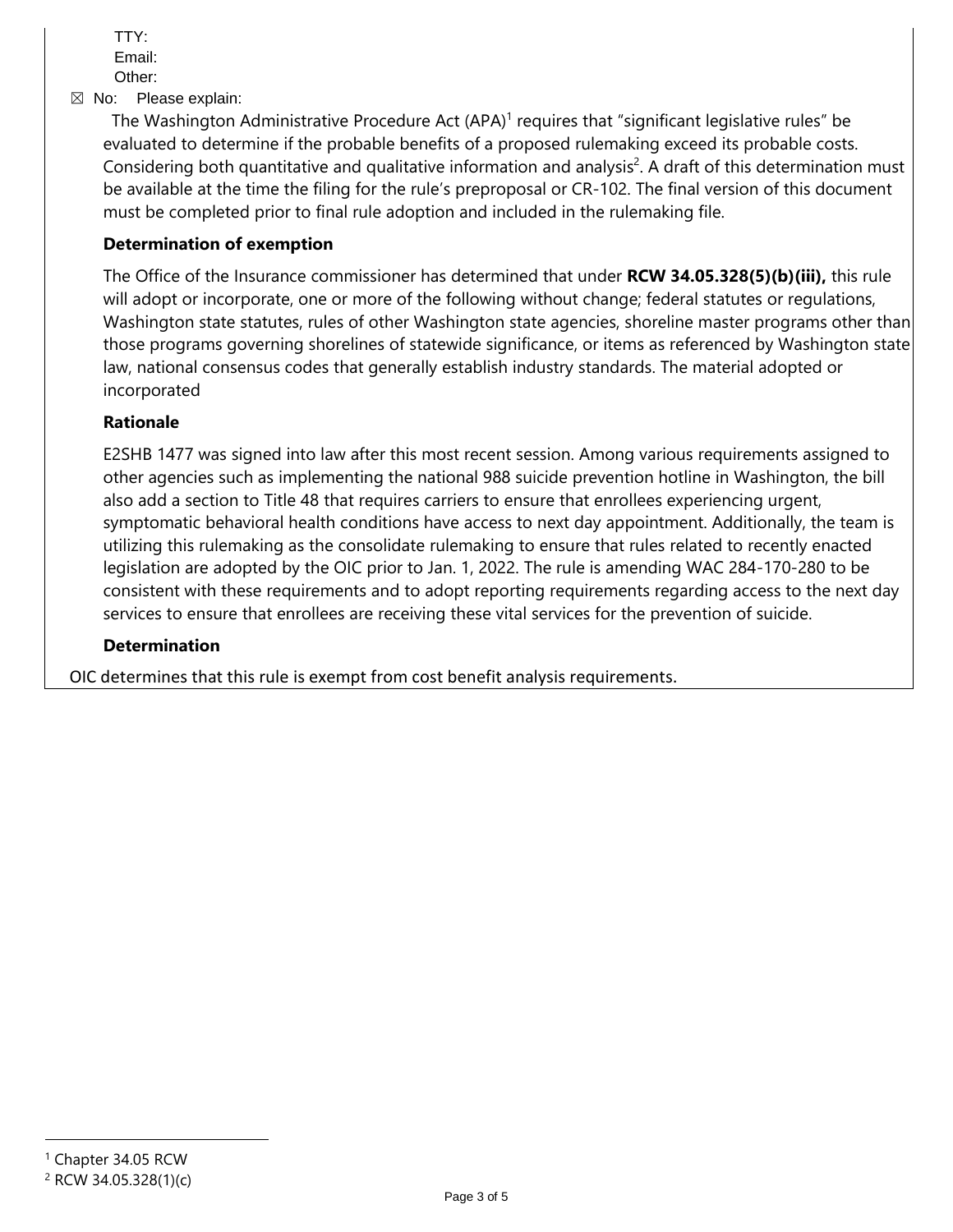|                                                                                                                                           | Regulatory Fairness Act Cost Considerations for a Small Business Economic Impact Statement:                                                                                                                                                                                                                                                                                           |  |  |  |  |  |  |  |
|-------------------------------------------------------------------------------------------------------------------------------------------|---------------------------------------------------------------------------------------------------------------------------------------------------------------------------------------------------------------------------------------------------------------------------------------------------------------------------------------------------------------------------------------|--|--|--|--|--|--|--|
|                                                                                                                                           | This rule proposal, or portions of the proposal, may be exempt from requirements of the Regulatory Fairness Act (see                                                                                                                                                                                                                                                                  |  |  |  |  |  |  |  |
|                                                                                                                                           | $\Box$ This rule proposal, or portions of the proposal, is exempt under RCW 19.85.061 because this rule making is being<br>adopted solely to conform and/or comply with federal statute or regulations. Please cite the specific federal statute or<br>regulation this rule is being adopted to conform or comply with, and describe the consequences to the state if the rule is not |  |  |  |  |  |  |  |
|                                                                                                                                           |                                                                                                                                                                                                                                                                                                                                                                                       |  |  |  |  |  |  |  |
|                                                                                                                                           | $\Box$ This rule proposal, or portions of the proposal, is exempt because the agency has completed the pilot rule process                                                                                                                                                                                                                                                             |  |  |  |  |  |  |  |
|                                                                                                                                           | $\Box$ This rule proposal, or portions of the proposal, is exempt under the provisions of RCW 15.65.570(2) because it was                                                                                                                                                                                                                                                             |  |  |  |  |  |  |  |
| adopted by a referendum.<br>This rule proposal, or portions of the proposal, is exempt under RCW 19.85.025(3). Check all that apply:<br>╙ |                                                                                                                                                                                                                                                                                                                                                                                       |  |  |  |  |  |  |  |
|                                                                                                                                           | RCW 34.05.310 (4)(e)                                                                                                                                                                                                                                                                                                                                                                  |  |  |  |  |  |  |  |
|                                                                                                                                           | (Dictated by statute)                                                                                                                                                                                                                                                                                                                                                                 |  |  |  |  |  |  |  |
| $\blacksquare$                                                                                                                            | RCW 34.05.310 (4)(f)                                                                                                                                                                                                                                                                                                                                                                  |  |  |  |  |  |  |  |
|                                                                                                                                           | (Set or adjust fees)                                                                                                                                                                                                                                                                                                                                                                  |  |  |  |  |  |  |  |
|                                                                                                                                           | RCW 34.05.310 (4)(g)                                                                                                                                                                                                                                                                                                                                                                  |  |  |  |  |  |  |  |
|                                                                                                                                           | ((i) Relating to agency hearings; or (ii) process                                                                                                                                                                                                                                                                                                                                     |  |  |  |  |  |  |  |
|                                                                                                                                           | requirements for applying to an agency for a license<br>or permit)                                                                                                                                                                                                                                                                                                                    |  |  |  |  |  |  |  |
| This rule proposal, or portions of the proposal, is exempt under RCW 19.85.025(4).<br>$\boxtimes$                                         |                                                                                                                                                                                                                                                                                                                                                                                       |  |  |  |  |  |  |  |
|                                                                                                                                           | chapter 19.85 RCW). Please check the box for any applicable exemption(s):<br>defined by RCW 34.05.313 before filing the notice of this proposed rule.                                                                                                                                                                                                                                 |  |  |  |  |  |  |  |

 statement: (i) If the proposed rule will impose more than minor costs on businesses in an industry …" The Small Business Explanation of exemptions, if necessary: RCW 19.85 states that "…an agency shall prepare a small business economic impact Economic Impact Statement (SBEIS) must include "…a brief description of the reporting, recordkeeping, and other compliance requirements of the proposed rule, and the kinds of professional services that a small business is likely to need in order to comply with such requirements… To determine whether the proposed rule will have a disproportionate cost impact on small businesses".

This rule proposal, or portions of the proposal, are exempt from requirements of the Regulatory Fairness Act under:

• **RCW 19.85.025(4)** – the businesses that must comply with the proposed rule are not small businesses, under chapter 19.85 RCW.

This rule only impacts large insurance carriers which are not classified as small business ad defined by RCW 19.85.020(2). While calculating we have applied default cost of compliance \$1,000 as it is indeterminate at this time. The OIC has directly heard from stakeholders regarding questions and issues related to implementation and have revised internal processes to respond to some of these issues. OIC has determined that the compliance with the proposed rule does not put any disproportionate impact on small businesses or government agencies.

**Please see below:** 

| IGASG SEG NGIUW.                   |                                           |                                                    |                            |                                                 |                                                                                 |
|------------------------------------|-------------------------------------------|----------------------------------------------------|----------------------------|-------------------------------------------------|---------------------------------------------------------------------------------|
| 2019 Industry<br><b>NAICS Code</b> | <b>Estimated</b><br>Cost of<br>Compliance | <b>Industry Description</b>                        | <b>NAICS Code</b><br>Title | Average<br>number of<br>employees /<br>business | Minor<br><b>Cost Estimate</b><br>$-0.003%$ of<br>Avg. Annual<br><b>Receipts</b> |
| 524114                             | \$1,000                                   | Direct Health and<br>Medical Insurance<br>Carriers | Finance and<br>insurance   | 742(Not small<br>business)                      | \$3,503,165                                                                     |

Source: United States Census Bureau, (2017). Retrieved October 24, 2021, from census.gov

## **COMPLETE THIS SECTION ONLY IF NO EXEMPTION APPLIES**

If the proposed rule is **not exempt**, does it impose more-than-minor costs (as defined by RCW 19.85.020(2)) on businesses?

 $\Box$  No Briefly summarize the agency's analysis showing how costs were calculated.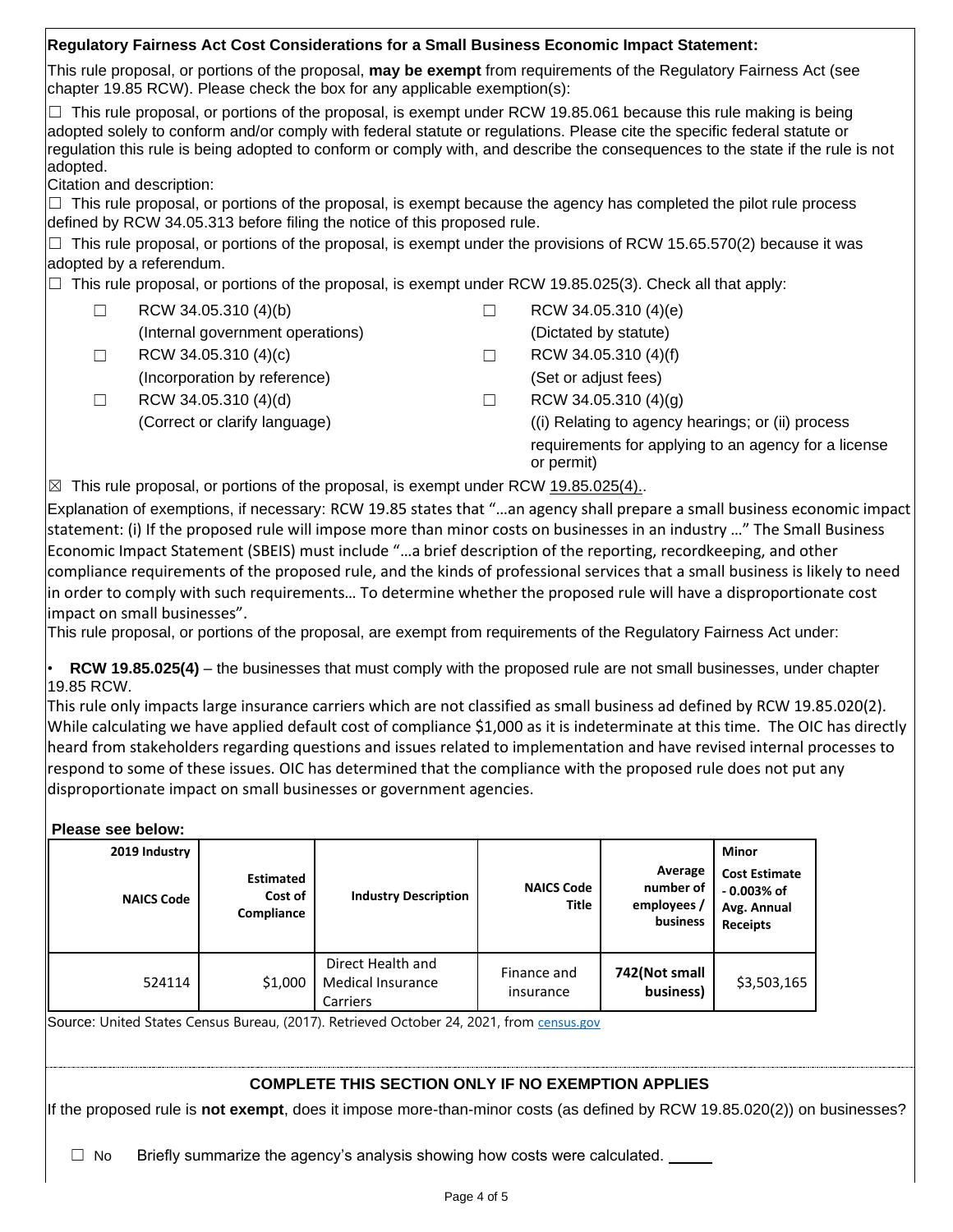☐ Yes Calculations show the rule proposal likely imposes more-than-minor cost to businesses, and a small business economic impact statement is required. Insert statement here:

The public may obtain a copy of the small business economic impact statement or the detailed cost calculations by contacting:

Name: Address: Phone: Fax: TTY: Email: Other: Date: October 4, 2021 **and Signature: Signature:** Mihr Kreidle **Name:** Mike Kreidler **Title:** Insurance Commissioner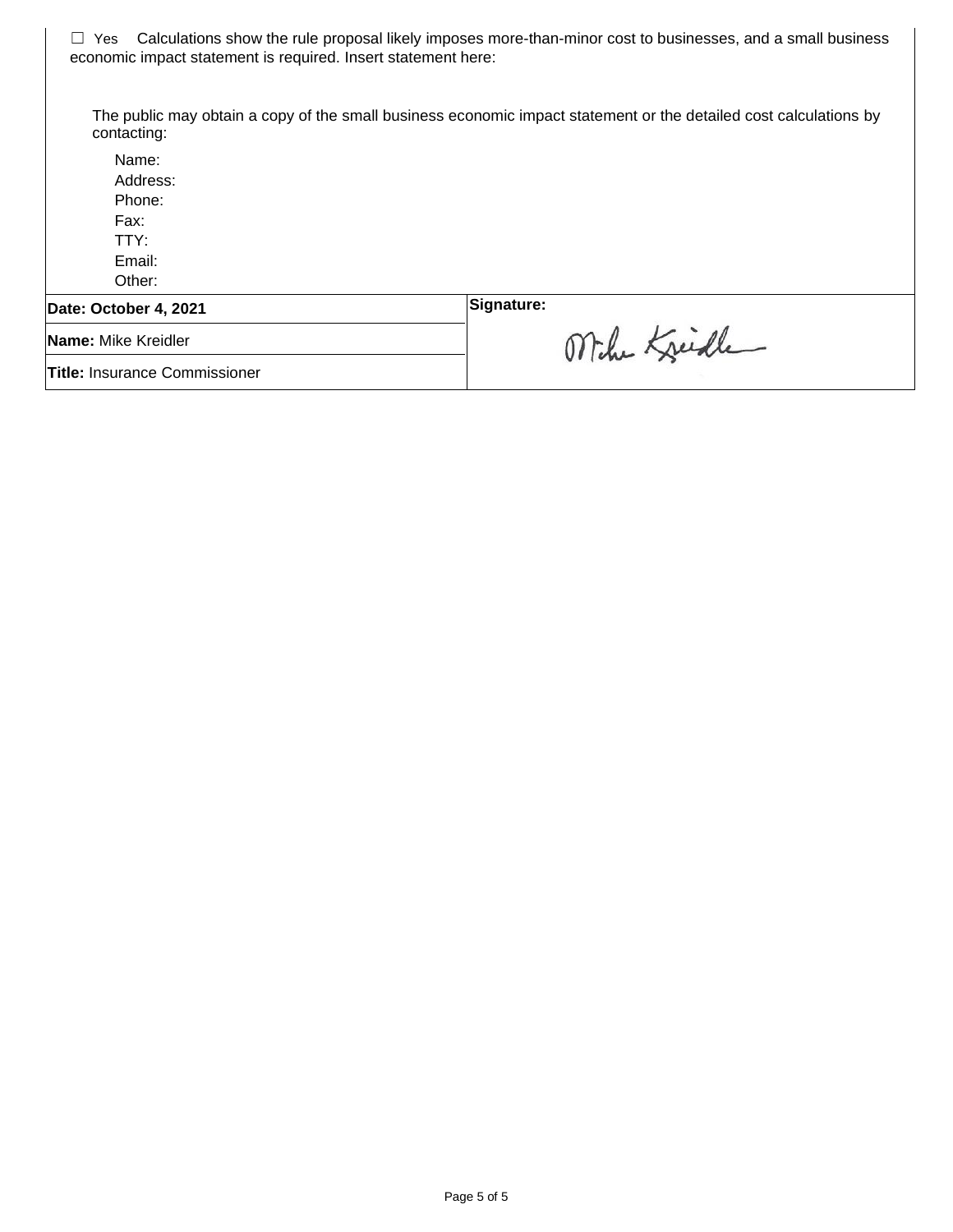AMENDATORY SECTION (Amending WSR 16-14-106, filed 7/6/16, effective 8/6/16)

 $WAC$  284-170-280 **Network reports-Format.** (1) An issuer must submit its provider network materials to the commissioner for approval prior to or at the time it files a newly offered health plan.

(a) For individual and small groups, the submission must occur when the issuer submits its plan under WAC 284-43-0200. For groups other than individual and small, the submission must occur when the issuer submits a new health plan and as required in this section.

(b) The commissioner may extend the time for filing for good cause shown.

ments in ((<del>(e) and (f) of this</del>)) subsection <u>(3)(f) and (g) of this</u> (c) For plan year 2015 only, the commissioner will permit a safe harbor standard. An issuer who can not meet the submission requiresubsection will be determined to meet the requirements of those subsections even if the submissions are incomplete, provided that the issuer:

(3)( $(\text{+e})$ )  $(f)$  (i) of this section, or Access Plan component required under subsection (3)(( $(f+)$ )) <u>(g)</u> of this section, which has not been (i) Identifies specifically each map required under subsection included in whole or part;

(ii) Explains the specific reason each map or component has not been included; and

(iii) Sets forth the issuer's plan to complete the submission, including the date(s) by which each incomplete map and component will be completed and submitted.

(2) Unless indicated otherwise, the issuer's reports must be submitted electronically and completed consistent with the posted submis- sion instructions on the commissioner's website, using the required formats.

(3) For plan years beginning January 1, 2015, an issuer must sub- mit the following specific documents and data to the commissioner to document network access:

(a) **Provider Network Form A.** An issuer must submit a report of all participating providers by network.

(i) The Provider Network Form A must be submitted for each net- work being reviewed for network access. A network may be used by more than one plan.

(ii) An issuer must indicate whether a provider is an essential community provider as instructed in the commissioner's Provider Net- work Form A instructions.

(iii) An issuer must submit an updated, accurate Provider Network Form A on a monthly basis by the 5th of each month for each network and when a material change in the network occurs as described in subchapter B.

(iv) Filing of this data satisfies the reporting requirements of RCW 48.44.080 and the requirements of RCW 48.46.030 relating to filing of notices that describe changes in the provider network.

(b) **Provider directory certification.** An issuer must submit at the time of each Provider Network Form A submission a certification that the provider directory posted on the issuer's website is specific to each plan, accurate as of the last date of the prior month. A certification signed by an officer of the issuer must confirm that the provider directory contains only providers and facilities with which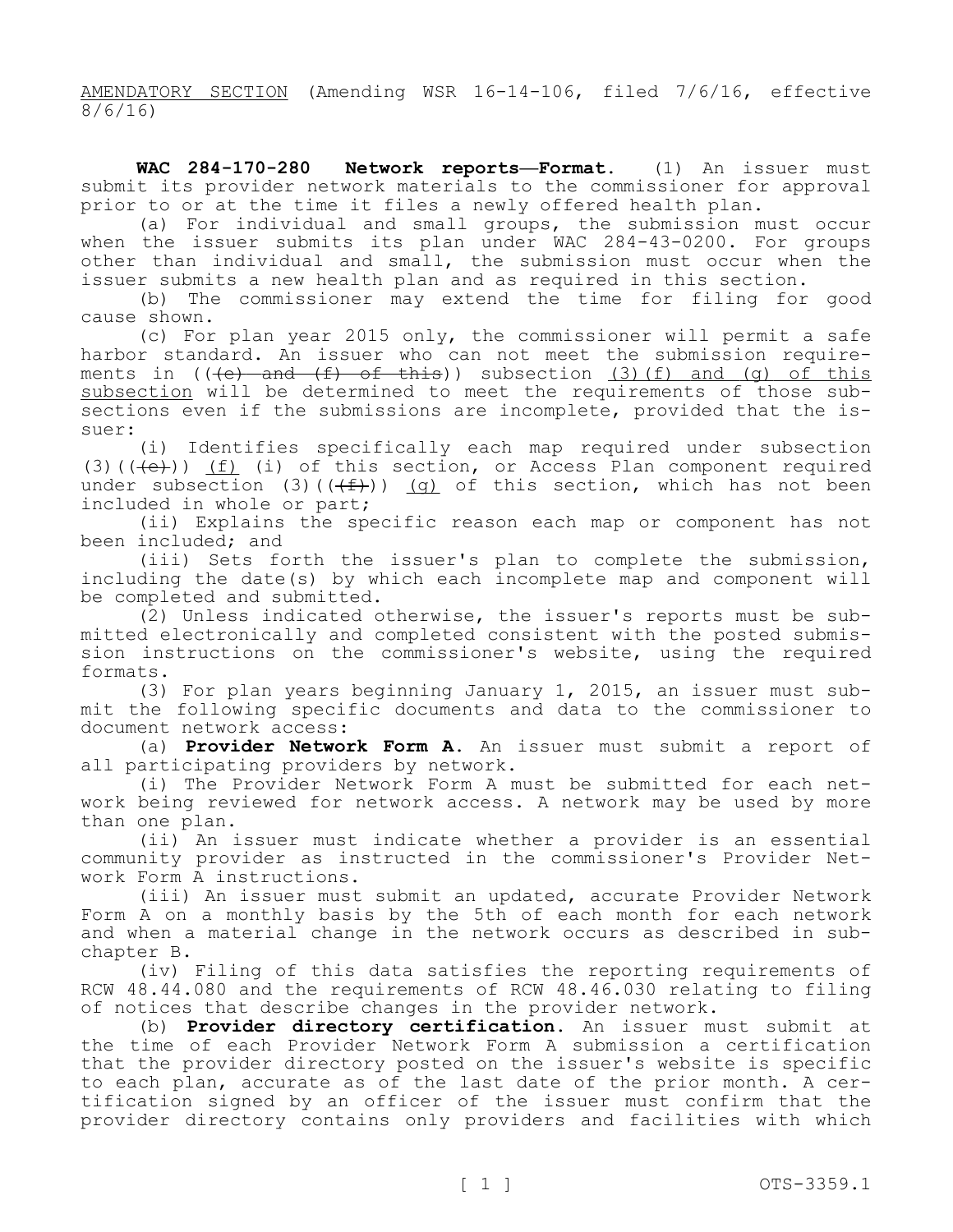the issuer has a signed contract that is in effect on the date of the certification.

(c) **988 Crisis Hotline Appointment Form D report.** For health plans issued or renewed on or after January 1, 2023, issuers must make next day appointments available to enrollees experiencing urgent, symptomatic behavioral health conditions to receive covered behavioral health services. Beginning on January 7, 2023, issuers must submit a weekly report that will detail their health plans' compliance with next day appointment access.<br>(i) The report is due each Friday except on state or federal rec-

ognized holidays and in such situations the report is due the first Monday following the holiday.

(ii) The report must contain all data items shown in and conform to the format of the 988 Crisis Hotline Appointment Form D report pre-<br>scribed by and available from the commissioner.<br>(A) If an issuer has not received any next day appointment re-

quests, the issuer must still utilize and submit the report to attest that no requests were received during the filing time frame.

(B) If an issuer has received request for next day appointments,<br>the issuer's report must include, but is not limited to, data to identify the issuer's name, provider network name, service area by county, available appointments, appointments accessed, number of appointments for which the scheduling time frame was met within one day, number of appointments for which the scheduling time frame was not met within one day and an explanation for not meeting the time frame.

(iii) For purposes of this report, urgent symptomatic behavioral health condition has the same meaning as described in RCW 48.43.790 or as established by the National Suicide Hotline Designation Act of 2020 and federal communications rules adopted July 16, 2020.<br>(d) **Network Enrollment Form B**. The Network Enrollment Form B re-

port provides the commissioner with an issuer's count of total covered lives for the prior year, during each month of the year, for each health plan by county.

(i) The report must be submitted for each network as a separate report. The report must contain all data items shown in and conform to the format of Network Enrollment Form B prescribed by and available from the commissioner.

(ii) An issuer must submit this report by March 31st of each year.

(((d))) (e) **Alternate Access Delivery Request Form C.** For plan years that begin on or after January 1, 2015, alternate access deliv-<br>ery requests must be submitted when an issuer's network meets one or more of the criteria in WAC 284-170-200 (15)(a) through (d). Alternate access delivery requests must be submitted to the commissioner using the Alternate Access Delivery Request Form C.

(i) The Alternate Access Delivery Request Form C submission must address the following areas, and may include other additional information as requested by the commissioner:

(A) A description of the specific issues the alternate access delivery system is intended to address, accompanied by supporting data describing how the alternate access delivery system ensures that enrollees have reasonable access to sufficient providers and facilities, by number and type, for covered services;

(B) A description and schedule of cost-sharing requirements for providers that fall under the alternate access delivery system;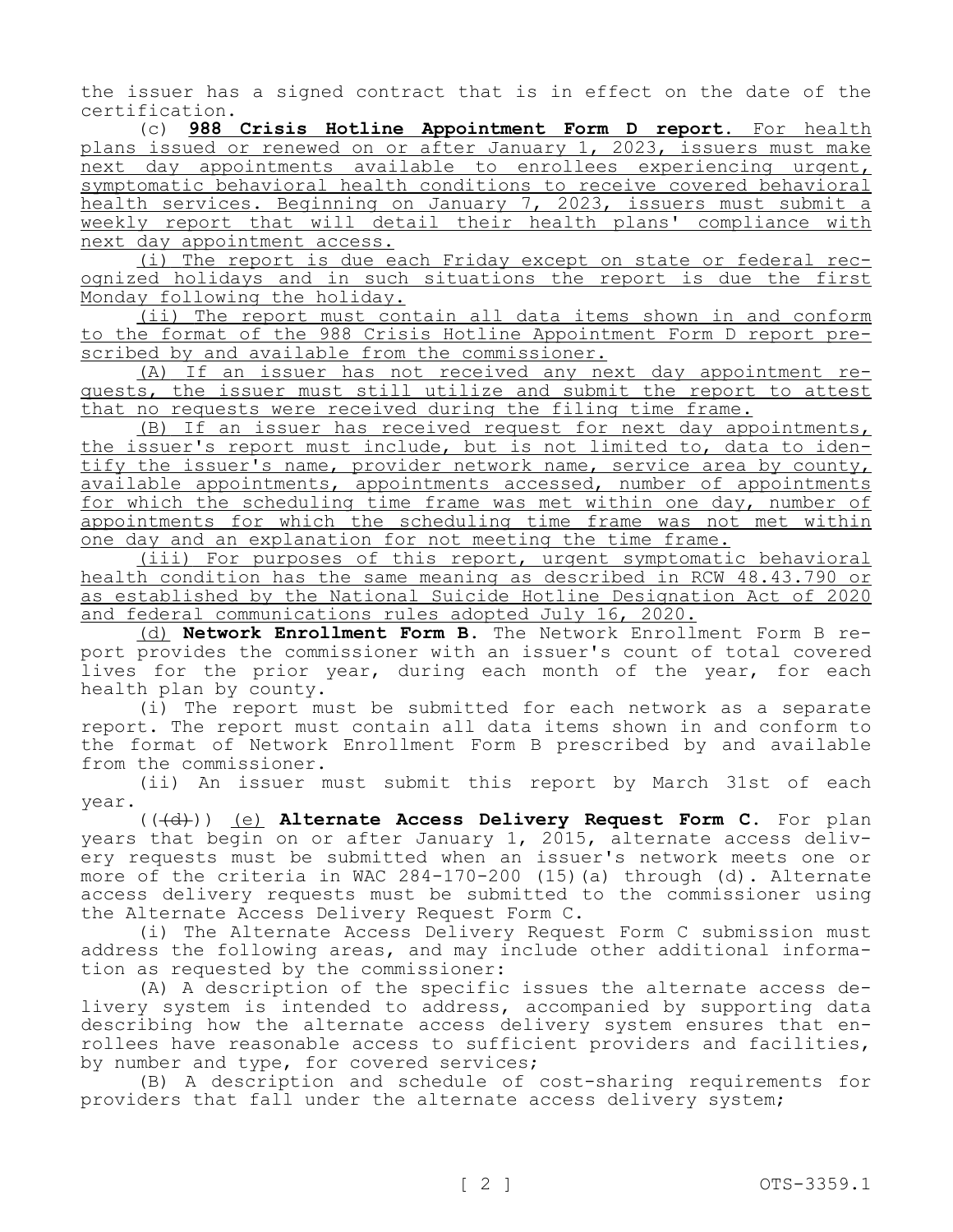(C) The issuer's proposed method of noting on its provider direc- tory how an enrollee can access provider types under the alternate ac- cess delivery system;

(D) The issuer's marketing plan to accommodate the time period that the alternate access delivery system is in effect, and specifi- cally describe how it impacts current and future enrollment and for

what period of time;<br>(ii) Provider Network Form A and Network Enrollment Form B submissions are required in relation to an alternate access delivery sys-<br>tem on the basis described in subsections (1) and (2) of this section.

(iii) If a network becomes unable to meet the network access standards after approval but prior to the health product's effective date, an alternate access delivery request must include a timeline to bring the network into full compliance with this subchapter.

(((e))) (f) **Geographic Network Reports.**

(i) The geographic mapping criteria outlined below are minimum requirements and will be considered in conjunction with the standards set forth in WAC 284-170-200 and 284-170-310. One map for each of the following provider types must be submitted:

(A) Hospital and emergency services. Map must identify provider locations, and demonstrate that each enrollee in the service area has access within thirty minutes in an urban area and sixty minutes in a rural area from either their residence or workplace to general hospi-<br>tal facilities including emergency services.<br>(B) Primary care providers. Map must demonstrate that eighty per-

cent of the enrollees in the service area have access within thirty miles in an urban area and sixty miles in a rural area from either their residence or workplace to a primary care provider with an open practice. The provider type selected must have a license under Title 18 RCW that includes primary care services in the scope of license.<br>(C) Mental health and substance use disorder providers. For gen-

eral mental health providers, such as licensed psychiatrists, psychol-<br>ogists, social workers, and mental health nurse practitioners, the map must demonstrate that eighty percent of the enrollees in the service area have access to a mental health provider within thirty miles in an urban area and sixty miles in a rural area from either their residence or workplace. For specialty mental health providers and substance use disorder providers, the map must demonstrate that eighty percent of the enrollees have access to the following types of service provider or facility: Evaluation and treatment, voluntary and involuntary inpa- tient mental health and substance use disorder treatment, outpatient mental health and substance use disorder treatment, and behavioral therapy. If one of the types of specialty providers is not available as required above, the issuer must propose an alternate access deliv-<br>ery system to meet this requirement.

(D) Pediatric services. For general pediatric services, the map must demonstrate that eighty percent of the covered children in the service area have access to a pediatrician or other provider whose license under Title 18 RCW includes pediatric services in the scope of license. This access must be within thirty miles in an urban area and sixty miles in a rural area of their family or placement residence. For specialty pediatric services, the map must demonstrate that eighty percent of covered children in the service area have access to pediatric specialty care within sixty miles in an urban area and ninety miles in a rural area of their family or placement residence. The pe-<br>diatric specialty types include, but are not limited to, nephrology, pulmonology, rheumatology, hematology-oncology, perinatal medicine,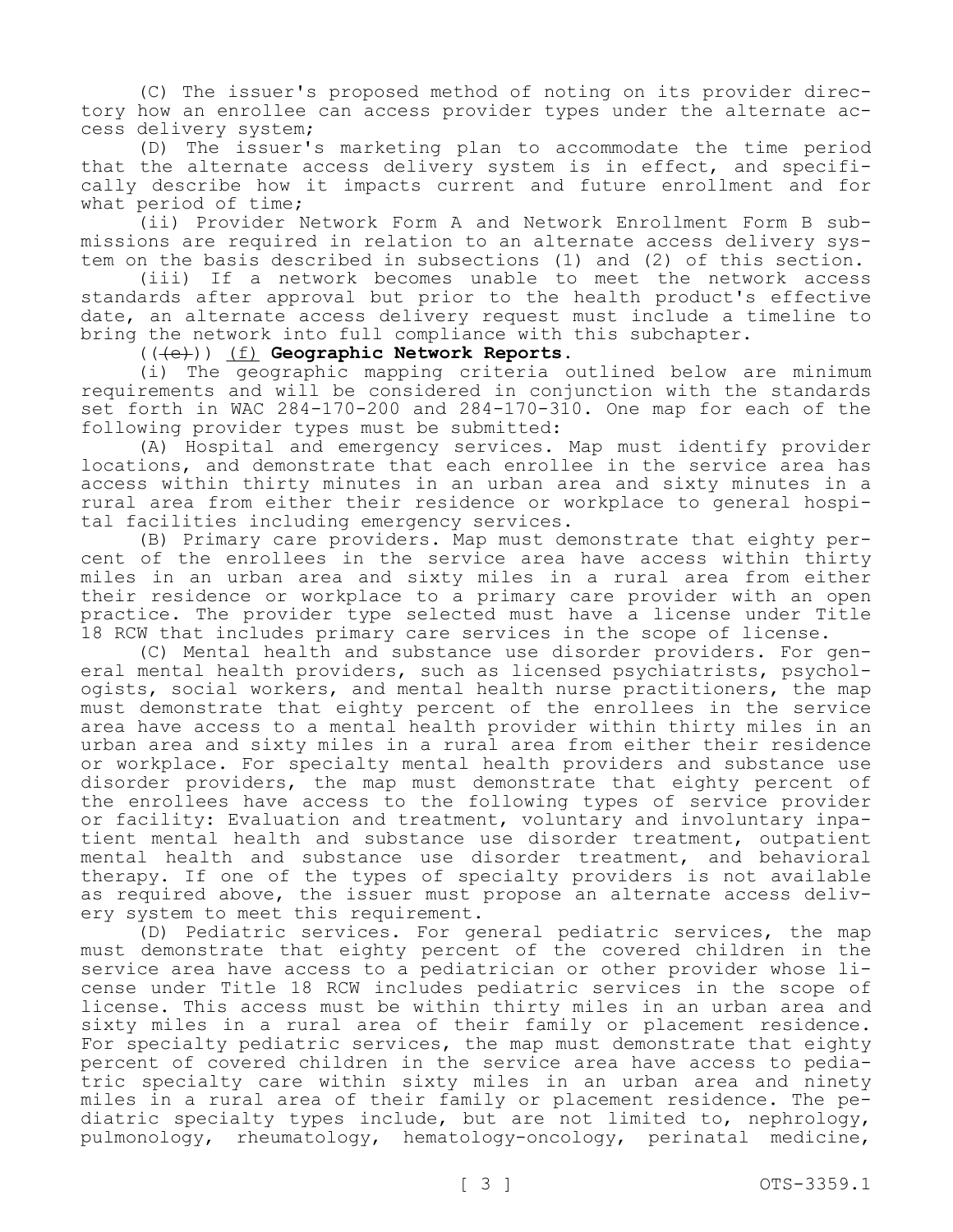neurodevelopmental disabilities, cardiology, endocrinology, and gas-<br>troenterology.

(E) Specialty services. An issuer must provide one map for the service area for specialties found on the American Board of Medical Specialties list of approved medical specialty boards. The map must demonstrate that eighty percent of the enrollees in the service area have access to an adequate number of providers and facilities in each specialty. Subspecialties are subsumed on the map.<br>(F) Therapy services. An issuer must provide one map that demon-

strates that eighty percent of the enrollees have access to the fol-<br>lowing types of providers within thirty miles in an urban area and<br>sixty miles in a rural area of their residence or workplace: Chiropractor, rehabilitative service providers and habilitative service providers.

(G) Home health, hospice, vision, and dental providers. An issuer must provide one map that identifies each provider or facility to which an enrollee has access in the service area for home health care, hospice, vision, and pediatric oral coverage, including allied dental professionals, dental therapists, dentists, and orthodontists.

(H) Covered pharmacy dispensing services. An issuer must provide one map that demonstrates the geographic distribution of the pharmacy dispensing services within the service area. If a pharmacy benefit manager is used by the issuer, the issuer must establish that the spe- cifically contracted pharmacy locations within the service area are available to enrollees through the pharmacy benefit manager.

(I) Essential community providers. An issuer must provide one map that demonstrates the geographic distribution of essential community providers, by type of provider or facility, within the service area. This requirement applies only to qualified health plans as certified in RCW 43.71.065.

(ii) Each report must include the provider data points on each<br>map, title the map as to the provider type or facility type it represents, include the network identification number the map applies to, and the name of each county included on the report.

(iii) For plan years beginning January 1, 2015, and every year thereafter, an issuer must submit reports as required in subsection (1) of this section to the commissioner for review and approval, or when an alternate access delivery request is submitted.

(((f))) (g) **Access Plan.** An issuer must establish an access plan specific to each product that describes the issuer's strategy, poli-<br>cies, and procedures necessary to establishing, maintaining, and ad-<br>ministering an adequate network.

(i) At a minimum, the issuer's policies and procedures referenced in the access plan must address:

(A) Referral of enrollees out-of-network, including criteria for determining when an out-of-network referral is required or appropriate;

(B) Copayment and coinsurance determination standards for enrollees accessing care out-of-network;

(C) Standards of accessibility expressed in terms of objectives and minimum levels below which corrective action will be taken, including the proximity of specialists and hospitals to primary care sources, and a method and process for documentation confirming that access will not result in delay detrimental to health of enrollees;

(D) Monitoring policies and procedures for compliance, including tracking and documenting network capacity and availability;